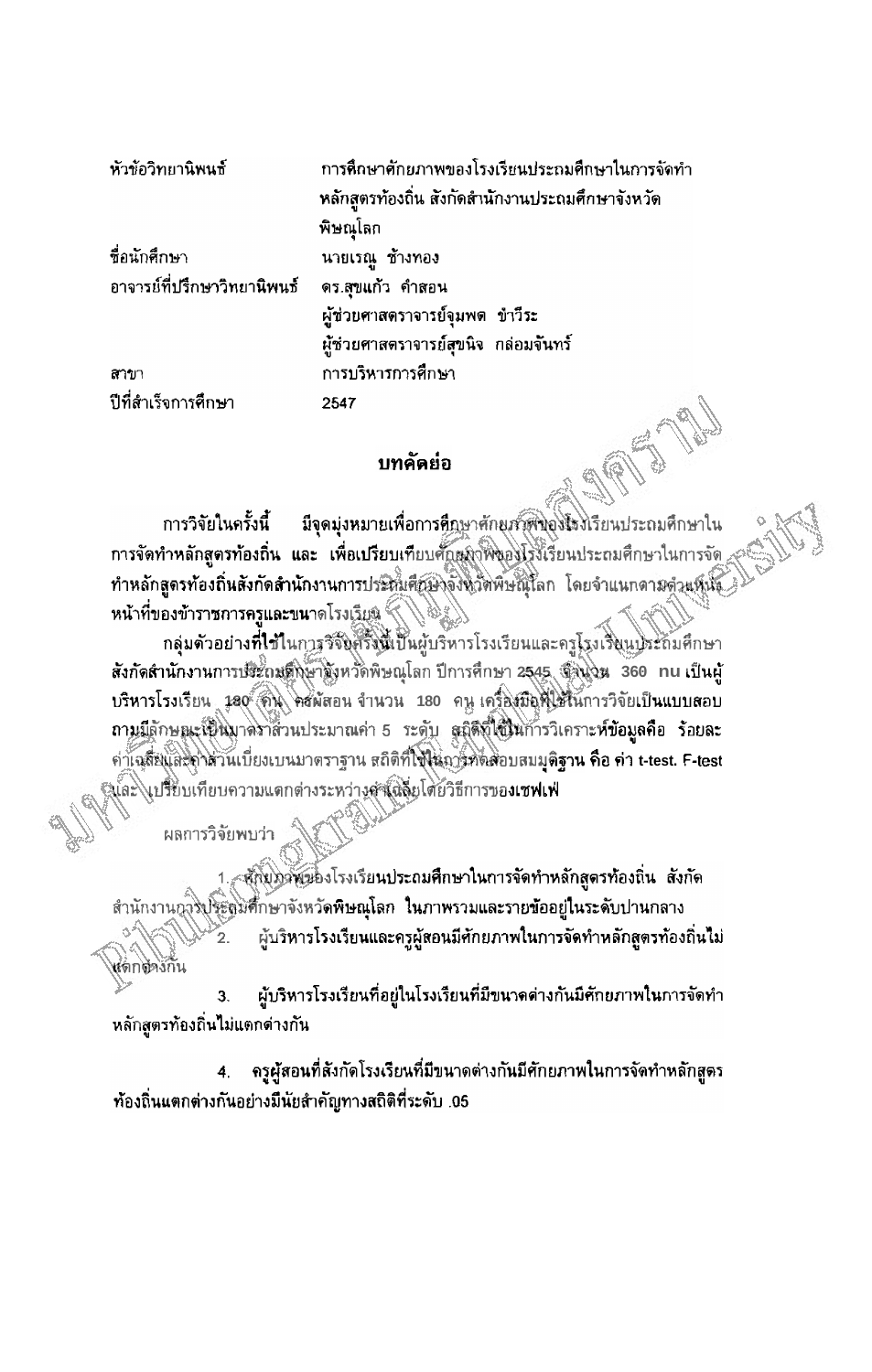| <b>Title</b>    | STUDY OF EFFICIENCIES IN DEVELOPING LOCAL CURRICULUM |
|-----------------|------------------------------------------------------|
|                 | OF PRIMARY SCHOOL UNDER PRIMARY EDUCATION OFFICE IN  |
|                 | <b>PHITSANULOK PROVINCE</b>                          |
| Author          | Mr. Reynu Changtong                                  |
| <b>Advisors</b> | Dr. Sukkaew Comesorn                                 |
|                 | Asst. Prof. Jumpot Khamweera                         |
|                 | Asst. Prof. Sukhanit Klomchan                        |
| <b>Field</b>    | <b>Educational Administration</b>                    |
| Year            | 2004                                                 |

## **ABSTRACT**

The purposes of this research were to study efficiency of primary schools **developing local curriculum and to compare their efficiencies in developing local curriculum of primary schoolsunderPrimary Education Office in Phitsanulok Province. The study was made by classifying teachers in positions and school sizes.** 

The sampling group was 360 teachers from primary schools in Phitsanulok **Province academic year 2545. They were divided into two groups; 180 school** administrators and 180 school teachers. The research instrument was 5-levelrating-scale questionnaire. The data was annualized by using percentage, standard **deviation, t-test and F- test** 

**The resu Itwereas-follow:** 

**1.** Efficiencies **of primary schools under Primary Education office in Phitsanulok Province in developing local curriculum was in middle level.** 

**2. Efficiencies of administrators and teachers in developing local curriculum wefe not different.** 

**3. Efficiencies of administrators from different school sizes in developing local curriculum were not different.** 

**4, Efficiencies of administrators from different school sizes in developing local curriculum were statistic significantly different at .05 level.**